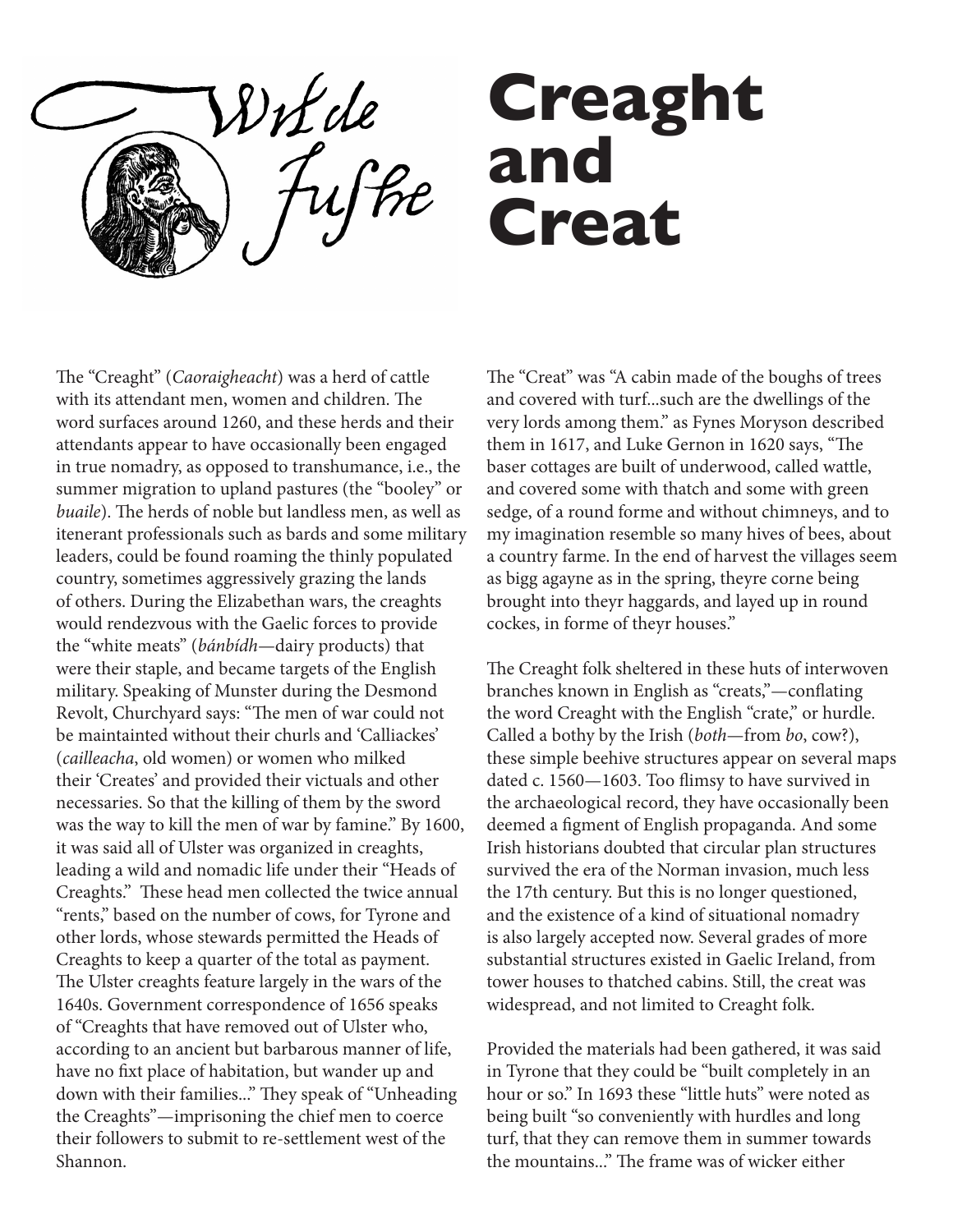covered with long sods of grass (*sgreathachaí*) earthy side inwards, or thatched with rushes or straw. The sod is an archaic element, paralleled in other sub-artic regions and coming down from a culture in which straw was not available. The long sods made a portable roof which could be slung on a pole between two packhorses. The sods were cut from selected spots where close grazing created a thick grass root mass. They measured about two feet wide and about one and a half inches thick and twelve feet in length, and as they were cut they were rolled onto a stick like a carpet. Thomas Campbell in 1778 said "their roofing sods they call scraws (they are rolled up like scrolls) but they would better be called hides, for they are flayed off the earth."

With many of the same men involved in the Irish and American plantations, comparisons with the Indian wigwam were inevitable. "The natives of New England are accustomed to build them houses much like the Wild Irish. They gather poles in the woods and put the great end of them in the ground, placing them in form of a circle or circumference and, bending the tops of them in form of an arch, they bind them together..." (Thomas Morton, Massachusetts, 1632). This agrees with a piece of Mayo *seanachus*, collected in the 19th century but referring to the 1700's, which says "The bothy was made of long rods stuck into the ground opposite one another and then bent over and the tops tied together, these forming the walls and roof of the hut." (*Bealodeas* 10, 1940). (In a late surviving Halloween divination game called "building the house" 12 couples of holly twigs, named for the boys and girls present, were arranged in a circle, pushed into the ground, and tied together at the apex. A turf was placed in the center, representing the fire, and the first pair that caught fire were destined for marriage.)

Indeed, English settlers in Ireland adapted to this form of housing, and carried it across the sea to the American colonies. In 1613 Cavan, the planter Lieutenant Russel, reported having "timber and wattles in readiness for an Irish house." And one Plowden wrote in 1650 (speaking of Virginia) that a common structure was "an Irish house of posts wattled and divided with close wattle hedges, and thin turfed above, and thick turfs without below."

There seems to have been a single low door, and no windows. The hearth was centrally located, and that in the Mayo *seanachus* cited above consisted of two



Ulster: Irish Creats at Burt Castle, Donegal, in 1602. These show indications of the "long turfs" or "scraws of grass" that cover them.



Munster: Irish Creats near Dunboy, in 1601. That same year, a Spanish captain reconnoitering near Castlehaven reported "All I can see are straw huts and these are small."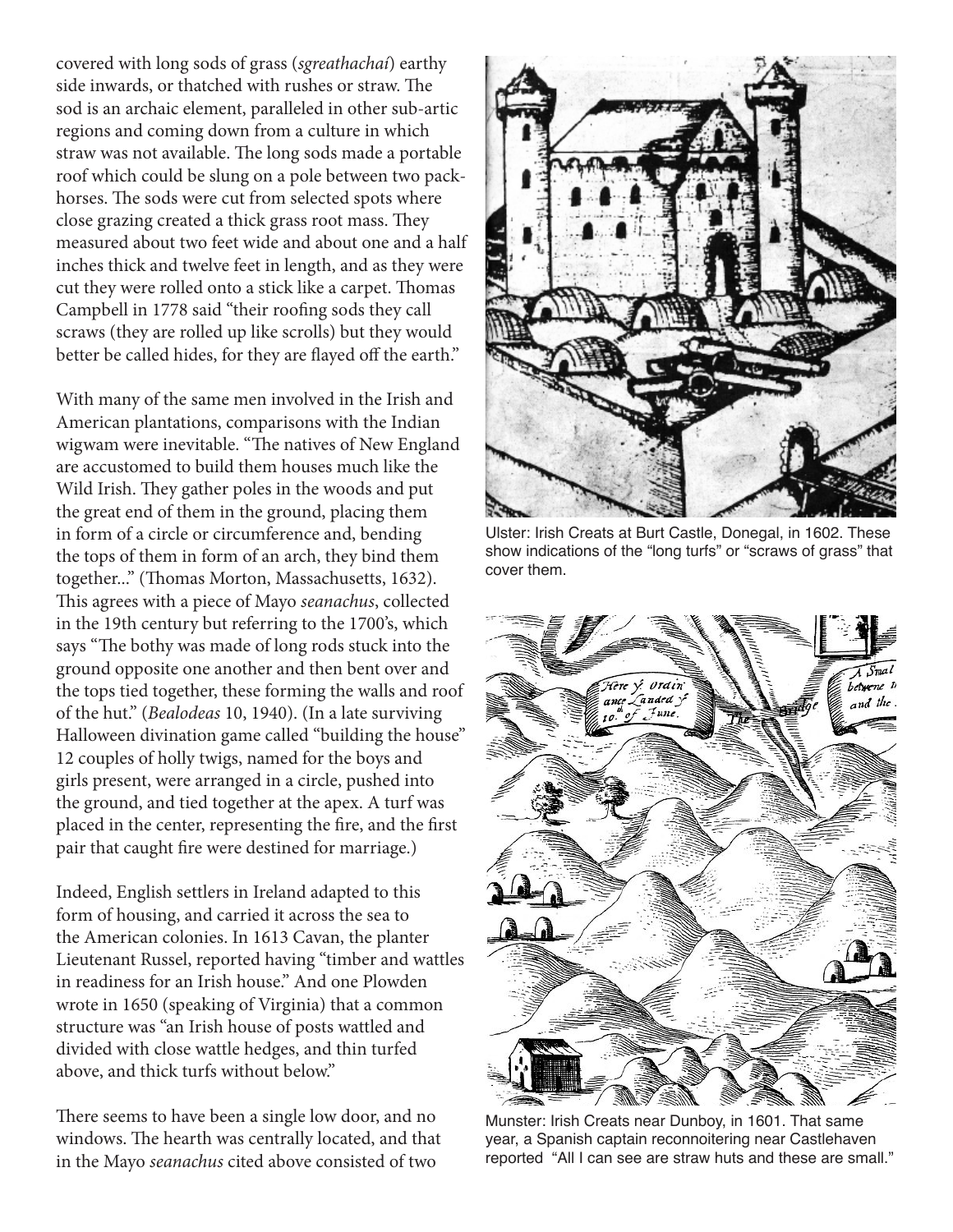

Irish Creats at Carrickfergus, in 1560.

semi-circular flags. Fynes Moryson said, "The chief men in their houses make fires in the midst of the room, the smoke whereof goeth out at a hole in the top thereof "—the hole called "*farlés*" in Gaelic. Virginian William Beverly remembered this, and in describing the wigwam, said: "The chimney, as in the true born Irish, is a little hole in the top of the roof to let the smoak ouit."

Moryson continued, "They make a fire in the midst of the room, and round about it they sleep upon the ground, without straw or other thing under them, lying all in a circle about the fire with their feet toward it. And their bodies being naked, they cover their heads and upper parts with their mantles, which they

first make very wet, steeping them in water of purpose, for they find that when their bodies have once warmed the wet mantles the smoke of them keeps their bodies in temperate heat all the night following."

It was reported (i.e. George Buchanan, 1581) that in very bad weather—high winds, frost or snow—the Scots Highlander would dip his plaid in water and then lie down in it. Wetting it made the wool swell so that the plaid would give better protection against the wind and cold air. Wrapped up like this with his head under the blanket, the Highlander's breath would create a warm and moist atmosphere around him, keeping him cozy during the night. The truth of these accounts is frequently questioned, but one who has tried it reports